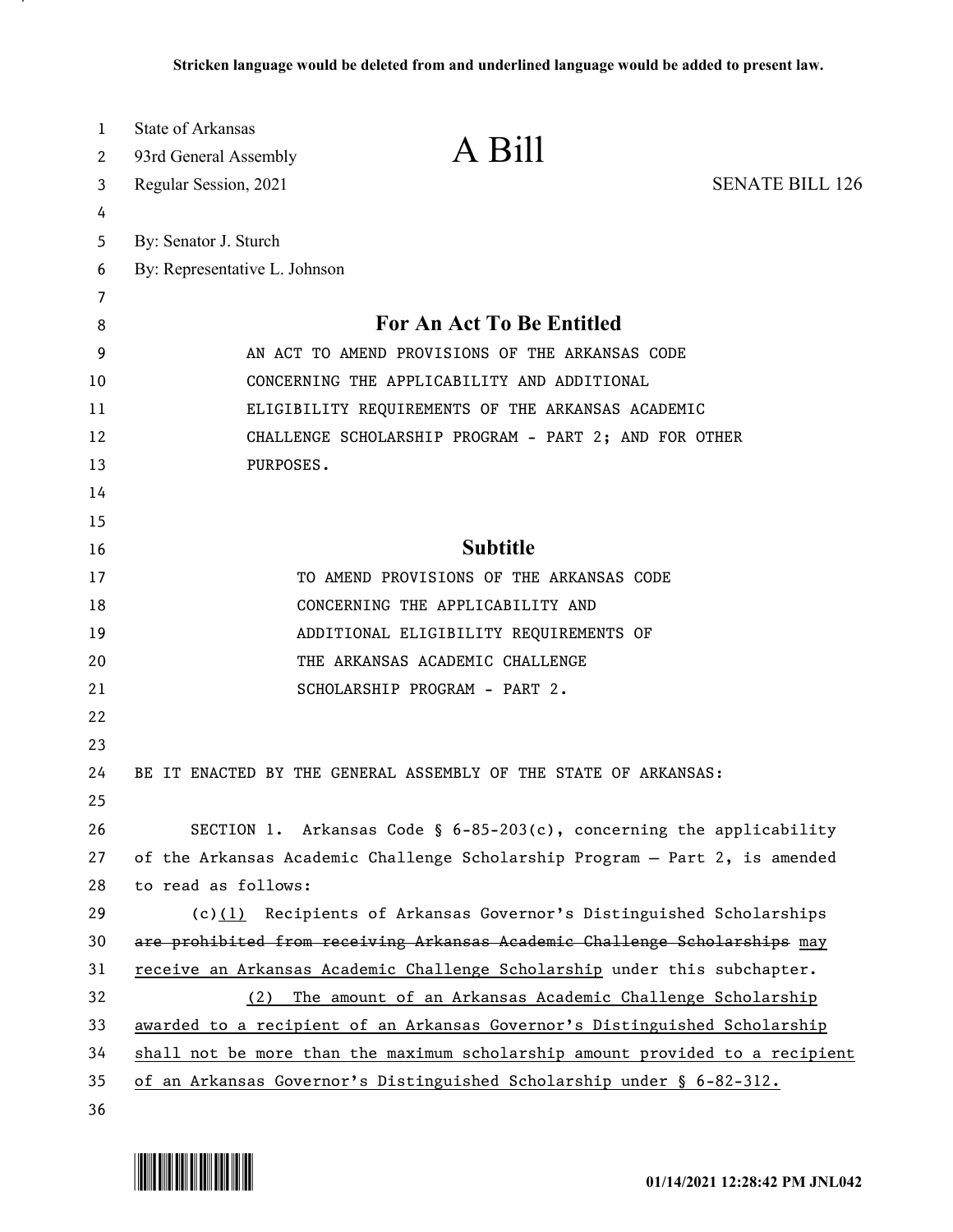01/14/2021 12:28:42 PM JNL042 eligibility requirements for a nontraditional student under the Arkansas Academic Challenge Scholarship Program Part — 2, is amended to read as follows: (1)(A) If the applicant has not been enrolled in an approved institution of higher education, has either: (A) Graduated from an Arkansas public high school and achieved a 2.5 high school grade point average; or 9 (B)(i) Graduated graduated from an Arkansas public high school, a private high school, an out-of-state high school, a home school high school, or obtained a high school equivalency diploma approved by the Adult Education Section and had a superscore of nineteen (19) on the ACT or the equivalent score on an ACT equivalent. 14 (ii)(B) The Division of Higher Education shall promulgate rules in consultation with ACT, Inc. to determine the mechanism for calculating and disseminating an applicant's superscore on the ACT; or SECTION 3. Arkansas Code § 6-85-216(a)(1) and (2), concerning reports submitted to the Division of Higher Education by institutions of higher education, are amended to read as follows: (a)(1)(A) An approved institution of higher education that enrolls students receiving scholarships under this subchapter annually shall provide information and semiannually shall provide updated information to the Division of Higher Education regarding all state-supported student financial assistance, whether or not the state-supported student financial assistance is awarded under this subchapter. (B) An approved institution of higher education is not 28 required to provide the information described in subdivision (a)(1)(A) of this section to the division if the information has previously been reported to the division through the Arkansas Higher Education Information System or the state financial aid information system. (2) The information described in subdivision (a)(1)(A) of this section shall be provided in the form of individual student records and shall include without limitation information regarding: (A) State-supported student financial assistance The criteria for determining eligibility for scholarships under this subchapter;

SECTION 2. Arkansas Code § 6-85-208(1), concerning additional

SB126